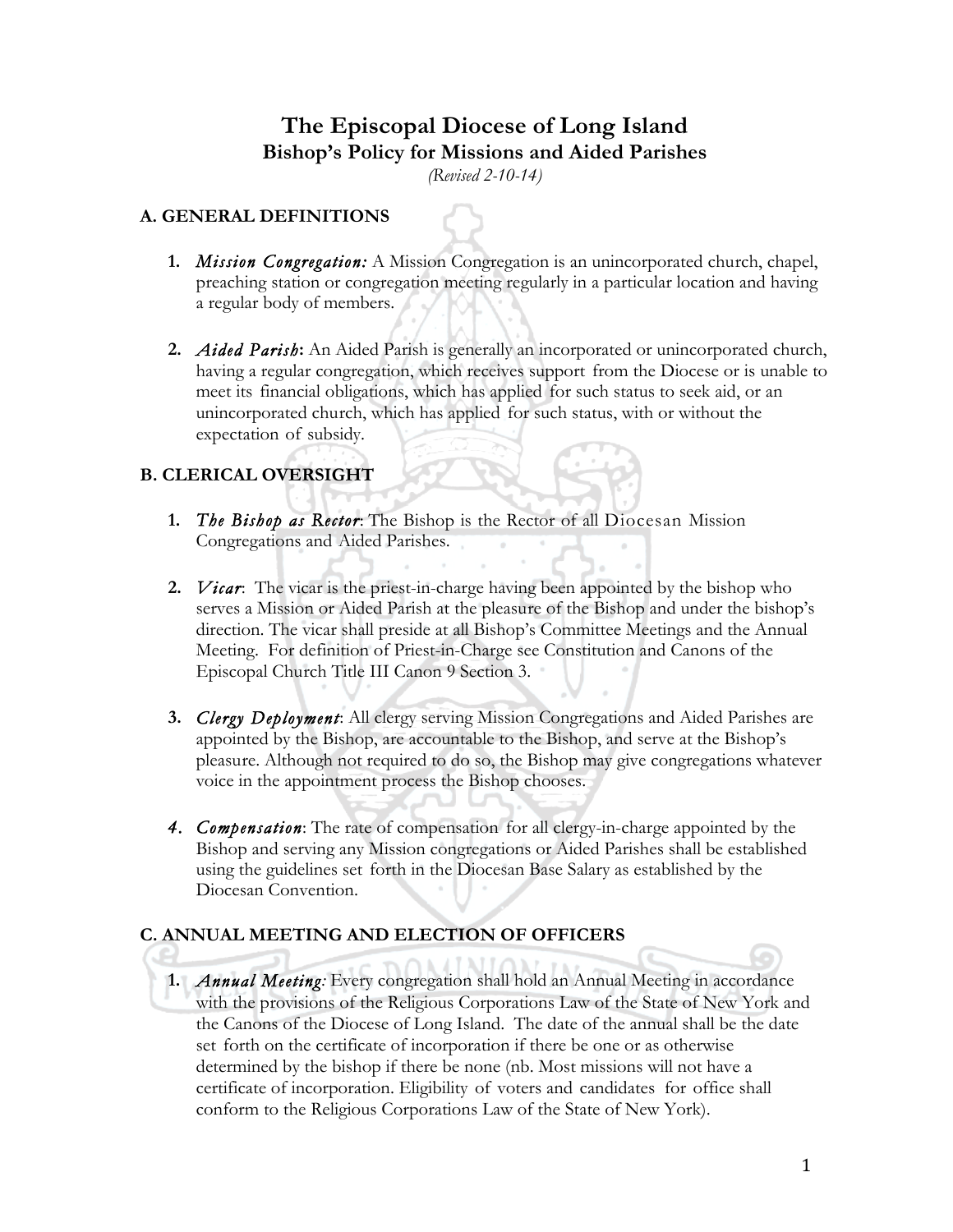- **2.** *Nomination Process*: All Missions and Aided Parishes shall have a bishop's committee. The bishop's committee shall either be appointed by the bishop or may, with the bishop's consent, be elected from within the membership of the congregation in accordance with the rules pertaining to elections as set forth by the Religious Incorporations Law of the State of New York.
- *3. Elections:* If permitted by the bishop, at the Annual Meeting of a Mission or Aided Parish shall elect two Wardens (one a year in alternating years) and no less than three (3) and no more than six (6) Bishop's Committee members.

## **D. LOCAL OVERSIGHT**

- *1. Bishop's Committee Meetings:* In addition to The Annual Meeting, Bishop's Committees shall meet bi-monthly. The Vicar shall preside at the Bishop's Committee Meetings.
- **2.** *Parish By-Laws or Missions:* All Mission and Aided Parishes shall adopt and adhere to the by-laws established by the Diocese for Missions and Aided Parishes.

### **E. PROPERTY AND FACILITIES**

- **1.** *Approvals***:** No Mission or Aided Parish may acquire real property or contract for or purchase any renovation or major repair or major construction in excess of \$10,000 of any church building (rectory, church, parish hall) without the approval of the bishop. All proposals for said action shall be presented to the Bishop. At least three sets of bids on equivalent specifications shall be submitted for any construction or renovation and a written plan for the payment of the cost of the project shall also be submitted to the Bishop. All emergency or minor repairs should be undertaken as and when appropriate with notification given to the bishop as soon as it is practicable.
- *2. Signature on Contracts:* No contract for the purchase of any goods or services the cost of which exceeds \$10,000 shall be signed by the vicar, any warden or member of the bishop's committee without the express prior written consent of the bishop.
- *3. Encumbering Property:* No Mission or Aided Parish may enter into a lease agreement either as lessor or lessee without consent of the Bishop and the Standing Committee.
- *4. Maintenance of Property:* Normal maintenance and minor repairs of church property shall be the responsibility of the Bishop's Committee even when oversight is delegated to a Property Committee.
- **5.** *Title to Property, Legacies, and Bequests:* No mission may accept a bequest or legacy of either real or personal property without the consent of the bishop.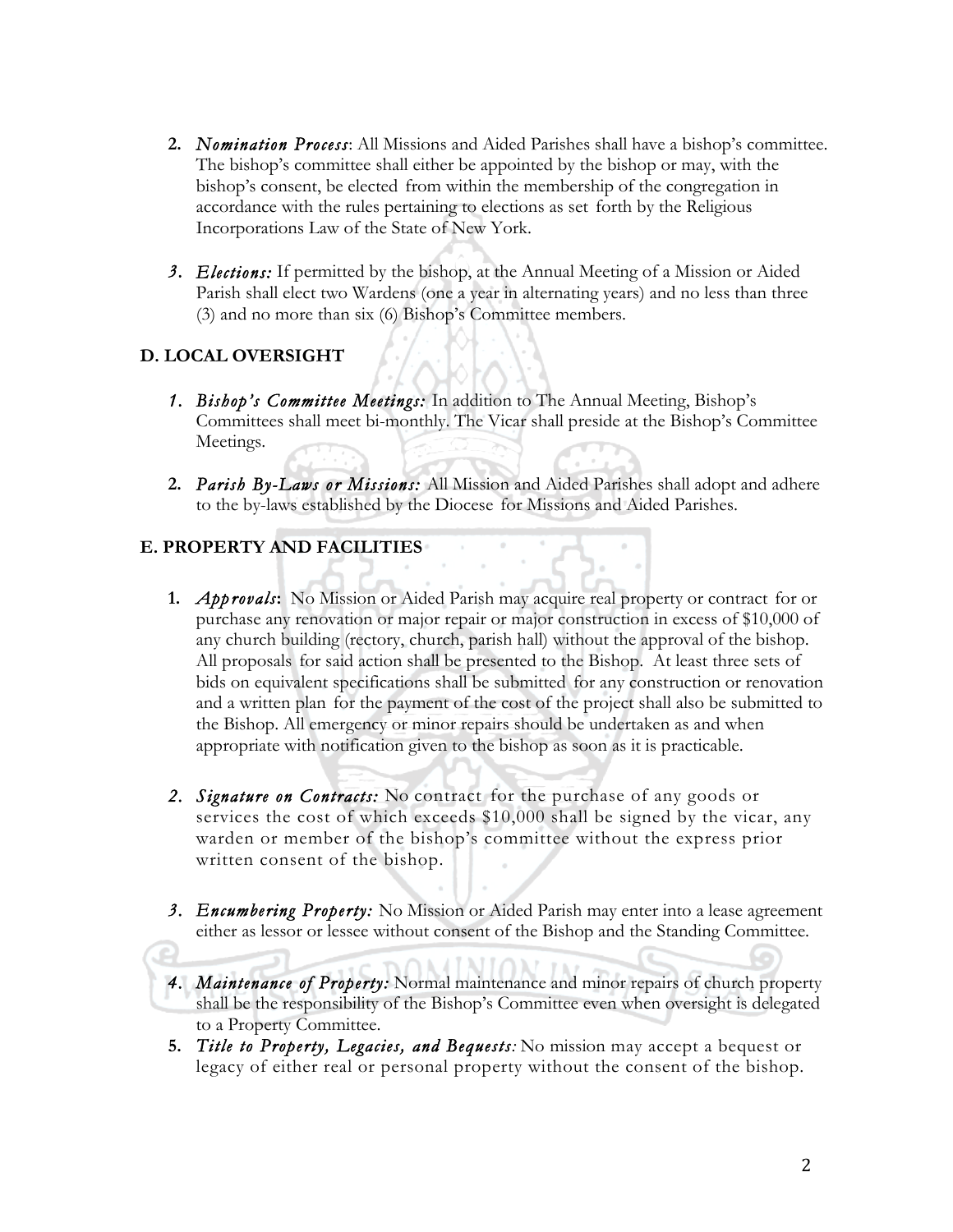#### **F. FINANCE AND STEWARDSHIP**

- **1.** *Treasurer:* A treasurer will be appointed by the Vicar, with the consent of the Bishop's Committee. The Vicar shall in no case serve as the Treasurer of any Mission or Aided Parish.
- **2.** *Support for Common Ministry*: Each congregation shall provide for the payment of its tithe or at the very least an honest proportional offering for the support of the common ministry of the Diocese. These payments shall be made to the Treasurer of the Diocese on a regular monthly basis.
- **3.** *Stewardship Program:* Each congregation shall have an ongoing Stewardship Program under the leadership of the Bishop's Committee and Vicar whose responsibility it will be to plan and execute an appropriate stewardship program, preferably throughout the year.
- *4. Diocesan Appeals:* Each congregation will participate in and financially support official Diocesan appeals such as Episcopal Charities to the best of its ability.
- **5.** *Annual Report:* The Annual Report of a Mission Congregations and Aided Parishes shall be submitted each year to the bishop.

## **G. BUSINESS METHODS**

- **1.** *Loans*: No Mission or Aided Parish shall borrow any sum of money without the prior written consent of the bishop.
- **2.** *Business Methods*: All business conducted by any Mission or Aided Parish shall conform to the methods set forth in the *Manual of Business Methods in Church Affairs* as set forth by the National Canons**.**
- **3.** *Multi-peril Policy*: All Missions and Aided Parishes shall obtain comprehensive liability, property damage, and fire and theft coverage through *Church Insurance Company*. The minimums for such coverages shall for liability insurance be at least \$1M/3M and for fire and extended coverage shall be equal to the last property valuation obtained by said Mission or Aided Parish which valuation must be done every 3 years.